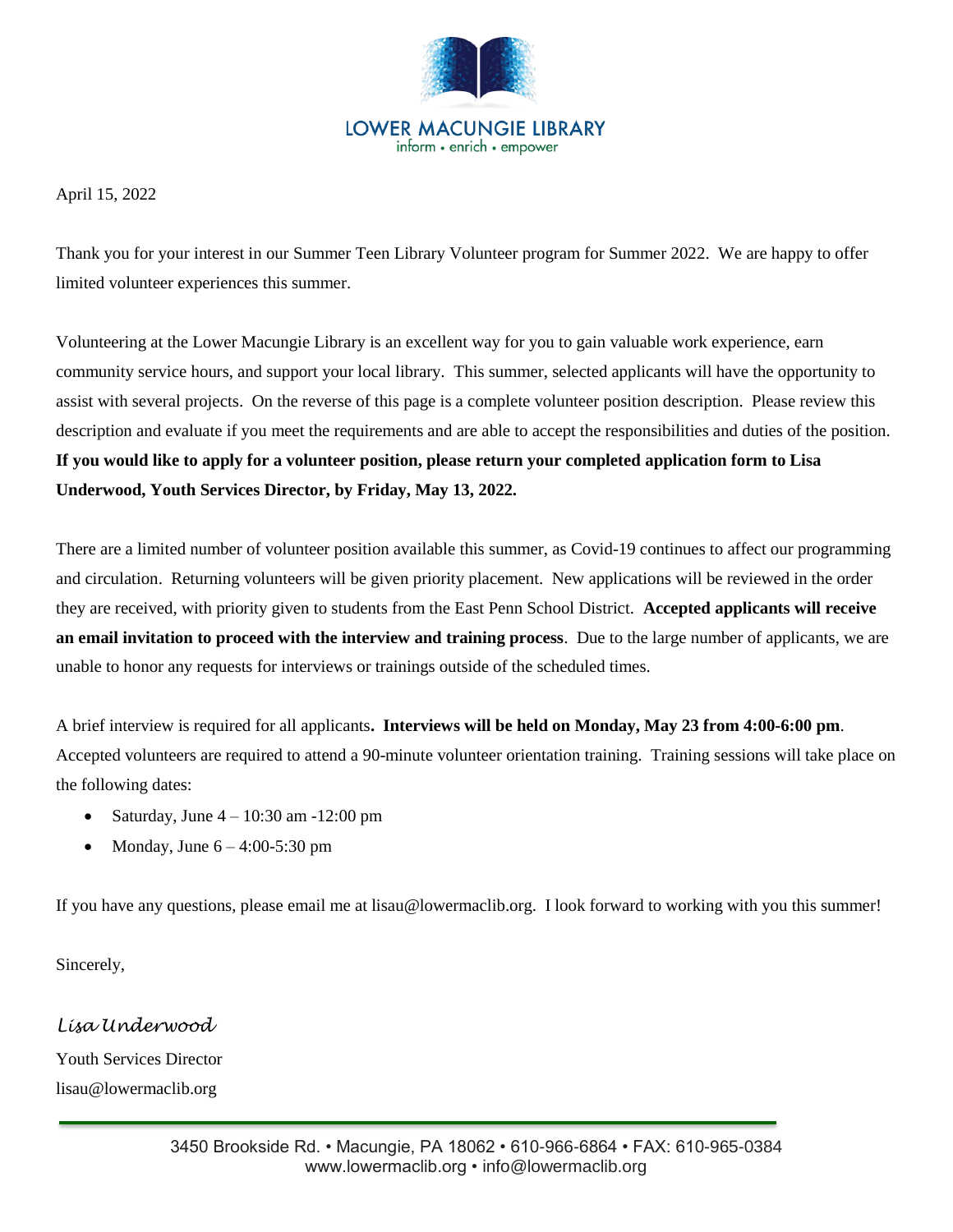

## Summer Teen Library Volunteer Position Description

Summer Teen Library Volunteers are able to help maintain and organize the library's youth collections, help prepare materials for programs, assist library staff with youth programs, and help with other tasks as assigned. We will announce volunteer opportunities on an "as needed" basis. Please be sure to provide a reliable email address that is checked regularly.

Qualifications:

- Entering grades 7-12 in Fall 2022
- Able to work independently and carry out assignments to completion

## Duties and Responsibilities:

- General
	- o Record your work hours in the Volunteer Hours Book
	- o Adhere to the library's dress code
	- o Advise your supervisor if unable to keep scheduled commitment
- Shelving & organizing
	- o Shelve library materials in specific, assigned area(s)
	- o Shelf read in assigned area(s)
	- o Clean books, shelves, or other materials as assigned
- Program Preparation
	- o Prepare materials for crafts
	- o Assist with general Summer Reading Program preparation as assigned
- Program Assistant
	- $\circ$  Arrive promptly for the event (report times will be listed in the email confirmation)
	- o Assist with program set-up and clean-up
	- o Work with library staff to help with program activities as assigned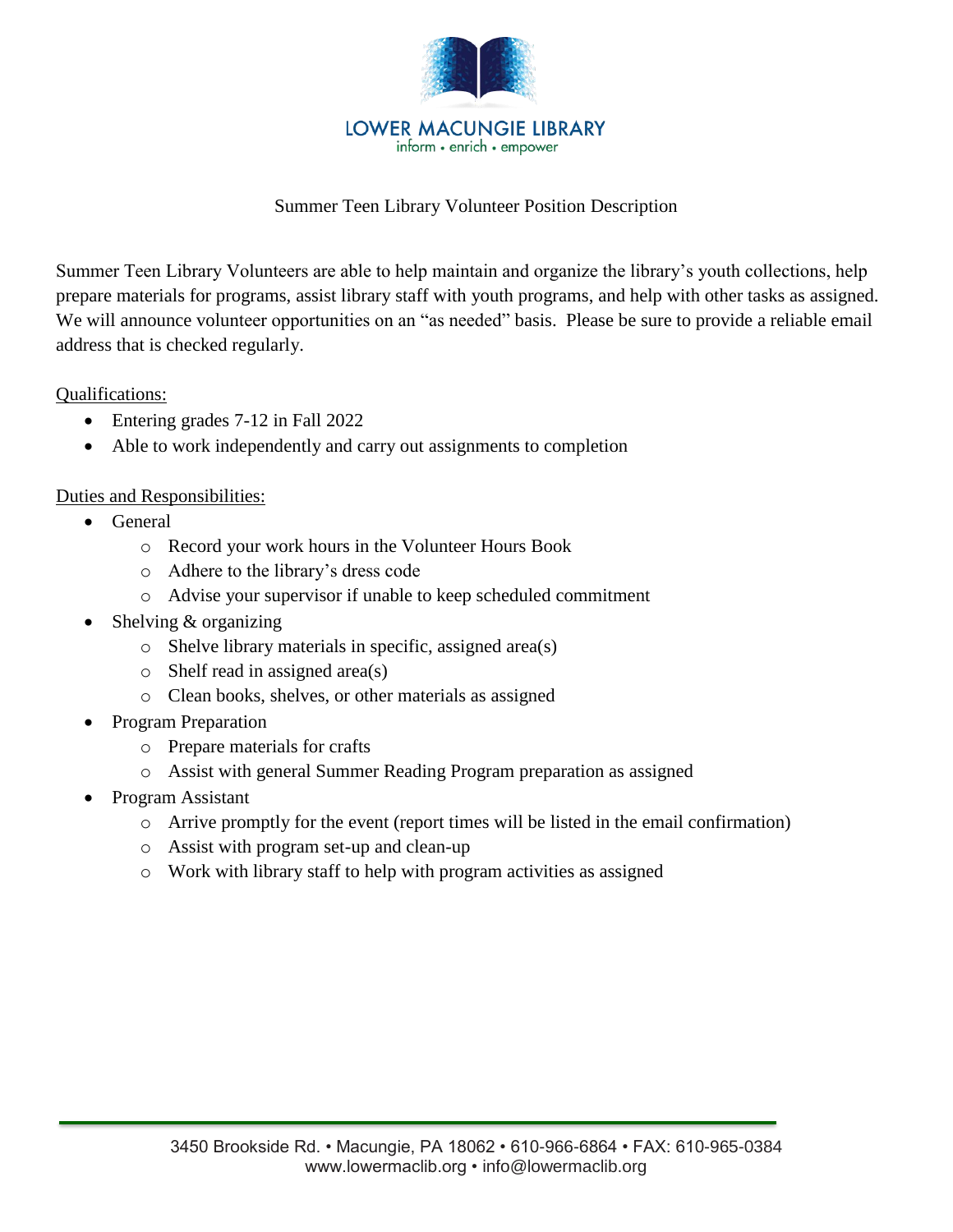

**LOWER MACUNGIE LIBRARY** inform • enrich • empower

# Summer Teen Library Volunteer Application

| Name                                                           | <b>Birth Date</b> |  |      |          |  |
|----------------------------------------------------------------|-------------------|--|------|----------|--|
| Address                                                        |                   |  |      |          |  |
| Street                                                         | City              |  |      | Zip Code |  |
| Phone                                                          | Email             |  |      |          |  |
|                                                                |                   |  |      |          |  |
| Have you volunteered at the Lower Macungie Library before? YES |                   |  | NO   |          |  |
| Do you have a valid Lower Macungie or LCLC Library card? YES   |                   |  | - NO |          |  |
|                                                                |                   |  |      |          |  |

# Summer Availability

Please place an X in the boxes of the days and times you are available to work:

|                | Monday | <b>Tuesday</b> | Wednesday | Thursday | Friday | Saturday |
|----------------|--------|----------------|-----------|----------|--------|----------|
| <b>Morning</b> |        |                |           |          |        |          |
| Afternoon      |        |                |           |          |        |          |
| <b>Evening</b> |        |                |           |          |        |          |

Our summer Teen Volunteer Program runs June 13—August 6, 2022. Please list any vacations, camps, or other conflicts you may have this summer:

\_\_\_\_\_\_\_\_\_\_\_\_\_\_\_\_\_\_\_\_\_\_\_\_\_\_\_\_\_\_\_\_\_\_\_\_\_\_\_\_\_\_\_\_\_\_\_\_\_ \_\_\_\_\_\_\_\_\_\_\_\_\_\_\_\_\_\_\_\_\_\_\_\_\_\_\_\_\_\_\_\_\_\_\_ Signature of Applicant Date

I give permission for my son/daughter to be a summer library volunteer  $\frac{1}{2}$ 

Parent/Guardian Signature

I

In case of emergency, please notify

\_\_\_\_\_\_\_\_\_\_\_\_\_\_\_\_\_\_\_\_\_\_\_\_\_\_\_\_\_\_\_\_\_\_\_\_\_\_\_\_\_\_\_\_\_\_\_\_\_\_\_\_\_\_\_\_\_\_\_\_\_\_\_\_\_\_\_\_\_\_\_\_\_\_\_\_\_\_\_\_\_\_\_\_\_\_\_\_\_\_

Name Phone Number